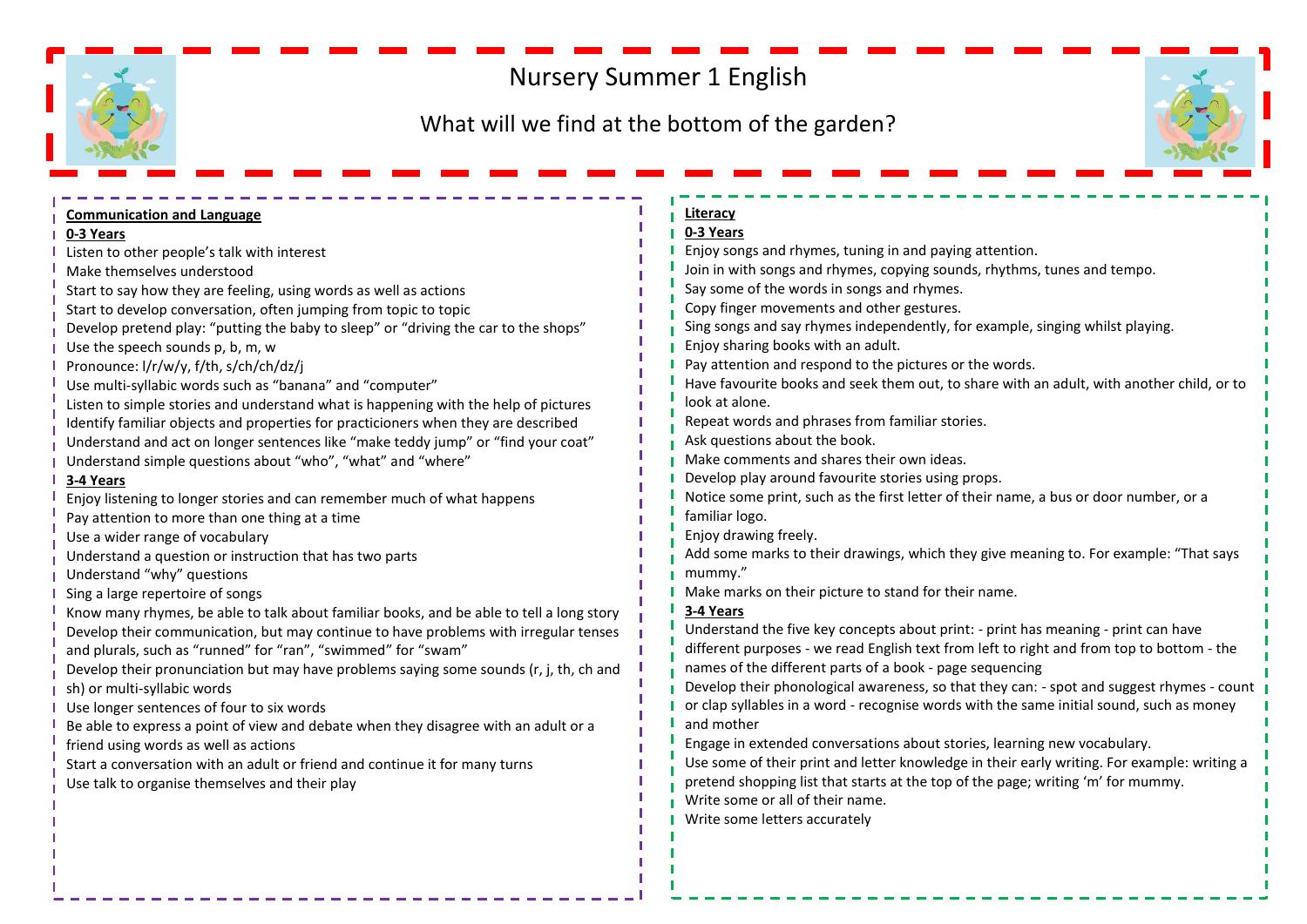

Peter Stein illustrated by Bob Staake